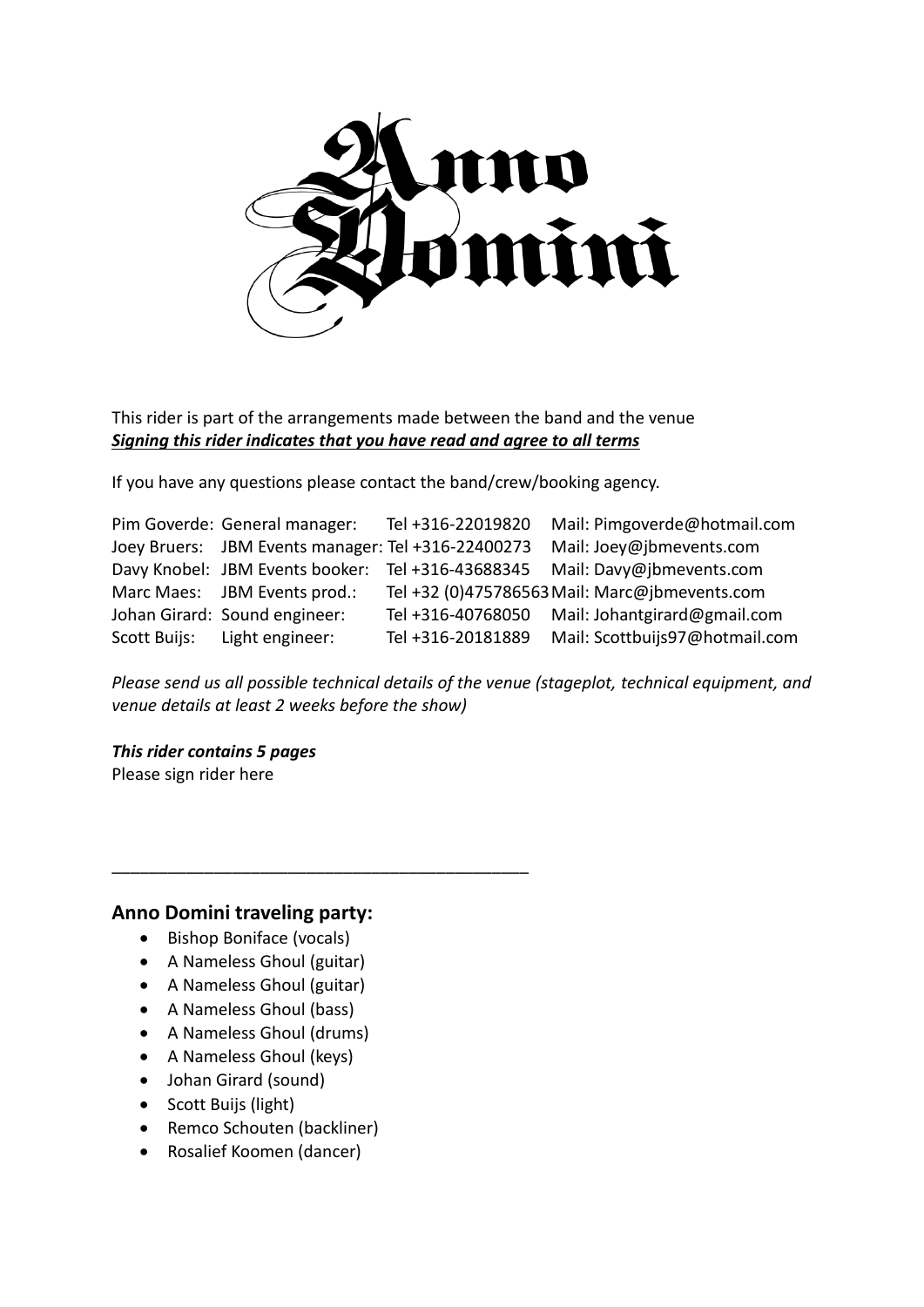# **Hospitality rider**

## **Catering**

At arrival:

- 40 bottles of still water
- 30 bottles of coca cola/pepsi/fanta or any equivalent in tickets
- 20 bags of crisps or any other snack
- 2 white breads
- 3 cases (36 bottles) of cold beer or any equivalent in tickets
- 1 bottle of brown rum (Captain Morgan or Havana Club)
- **1** bottle of Jack Daniels Fire

## **Dinner**

The venue will arrange a healthy meal for the band (with no added costs). We have to eat at least two and a half hours before showtime. The meal will contain as follows:

- 10 warm, healthy meals containing vegetables, potatoes/pasta/rice and meat
- Bread on the side.

#### **Allergies**

- 1 person **NO** cheese, walnuts, hazelnuts and pine nuts
- 1 person **NO** sushi
- 1 person **NO** pizza or other food containing a lot of fat

If the venue cannot provide dinner in these circumstances the venue has to pay an extra 15, euro's per band/crew member to cover dinner.

#### **Dressing room**

The venue will provide the band with a dressing room with no added costs for the band. This dressing room cannot be shared with other acts and should be available to the band on arrival and 3 hours after the show.

#### **Parking**

We usually travel with a van and two cars (or three cars). The venue has to provide three free-to-use parking spaces and a safe load location for the gear. If the venue cannot provide the parking spaces please contact the band at least two weeks prior to the show.

#### **Crew requirements**

The venue will be responsible for the technicians working with us and the costs attached to them. There will be at least one sound-technician and one light-technician who are well known with- and capable of handling the venues equipment. **Make sure all are sober during the show!**

## **Change-over**

The band won't be available during change-over. We have a technician to do a line check during the change-over. Change-over MUST be at least 30 minutes, if there is a curtain infront of the stage let us know by e-mail.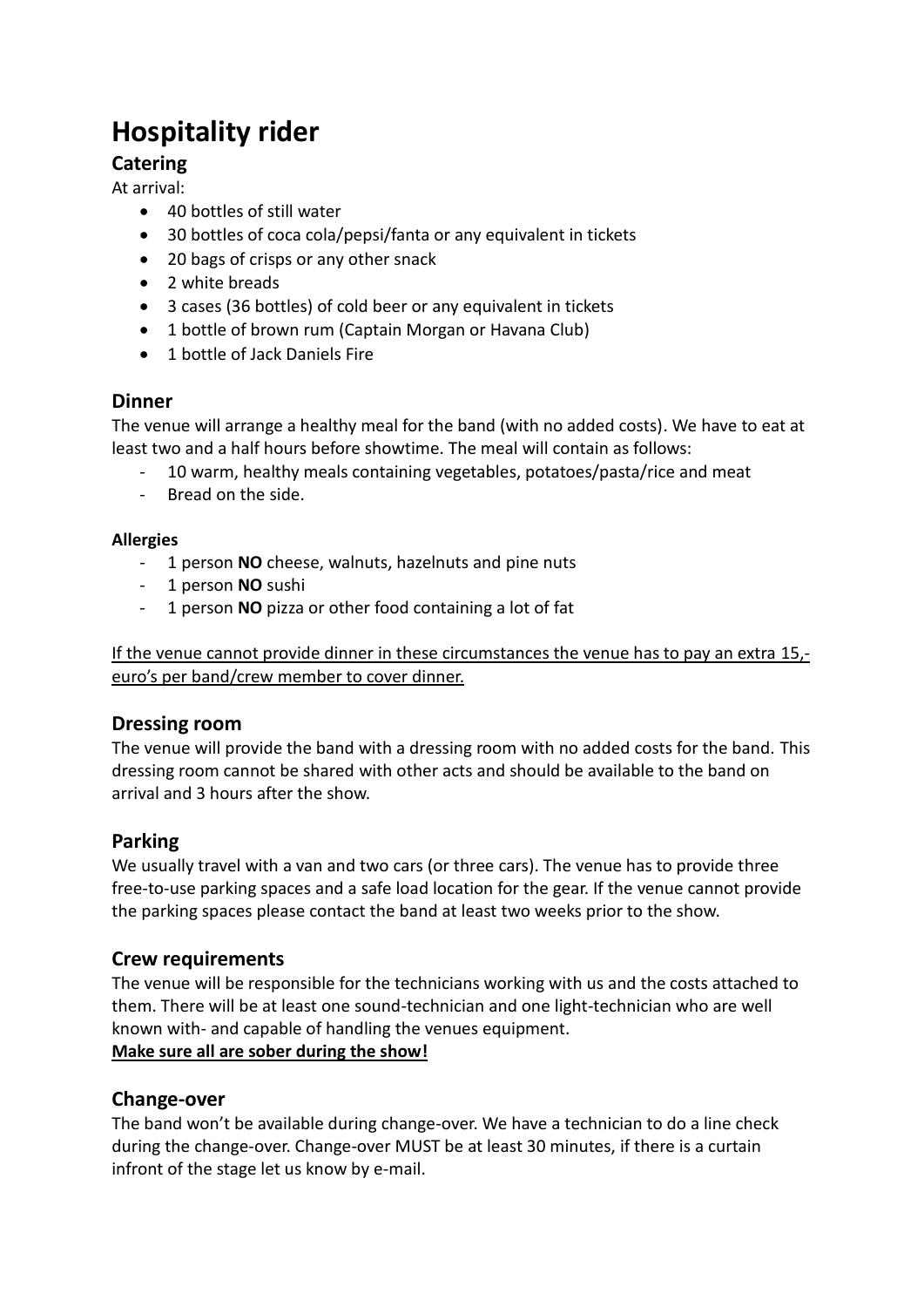## **Technical rider**

We play with separate mixes on our in-ears and we bring our own monitorsystem. We will bring our own splitters and have a sheet where all channels go to/come from. We need 2 mono lines with the toms and overheads on them. If needed the cables can stay in the monitorsystem for a faster change-over.

We need to be absolutely sure that everything is audible for every band member during soundcheck.

## **Lights**

The venue will provide a floorset of 4 moving heads (spots) to be placed behind the stage. For filtering we ask red (Lee 27) and cyan/light blue (Lee 196). If these specific filters are not available please use the most comparable versions. Futhermore the pars should have open white when no ACL is available. 2 hazers have to be present (1 right and 1 left). There will be external lights connected (2 pars and 4 bars) that will run via laptop (through DMX). These don't need to be assigned/attached to a universe.

## **FOH requirements**

The venue will provide without any costs to the band: 1x32 channel mixing console with 3 band parametric EQ. At least 6x noise gates, 2 compressors, 2x reverb, 1x delay, 2x31 band graphicEQ is provided by the venue and used by the sound engineer. A minimum of 30 channels are needed at the FOH. There will be a talkback to speed up the change-over and line check.

## **Monitorsystem**

We have an X32 rack, 2x8 splitters and 2x16 patchbays. The flightcase has to be positioned within 4 meters of the drumkit/laptop. We bring our own cables (5 meter XLR snakes 3x8) for the patchbays to the stageblock. The venue only needs to put the instruments in the splitters. **Keep in mind the distance between flightcase, laptop and stageblock!**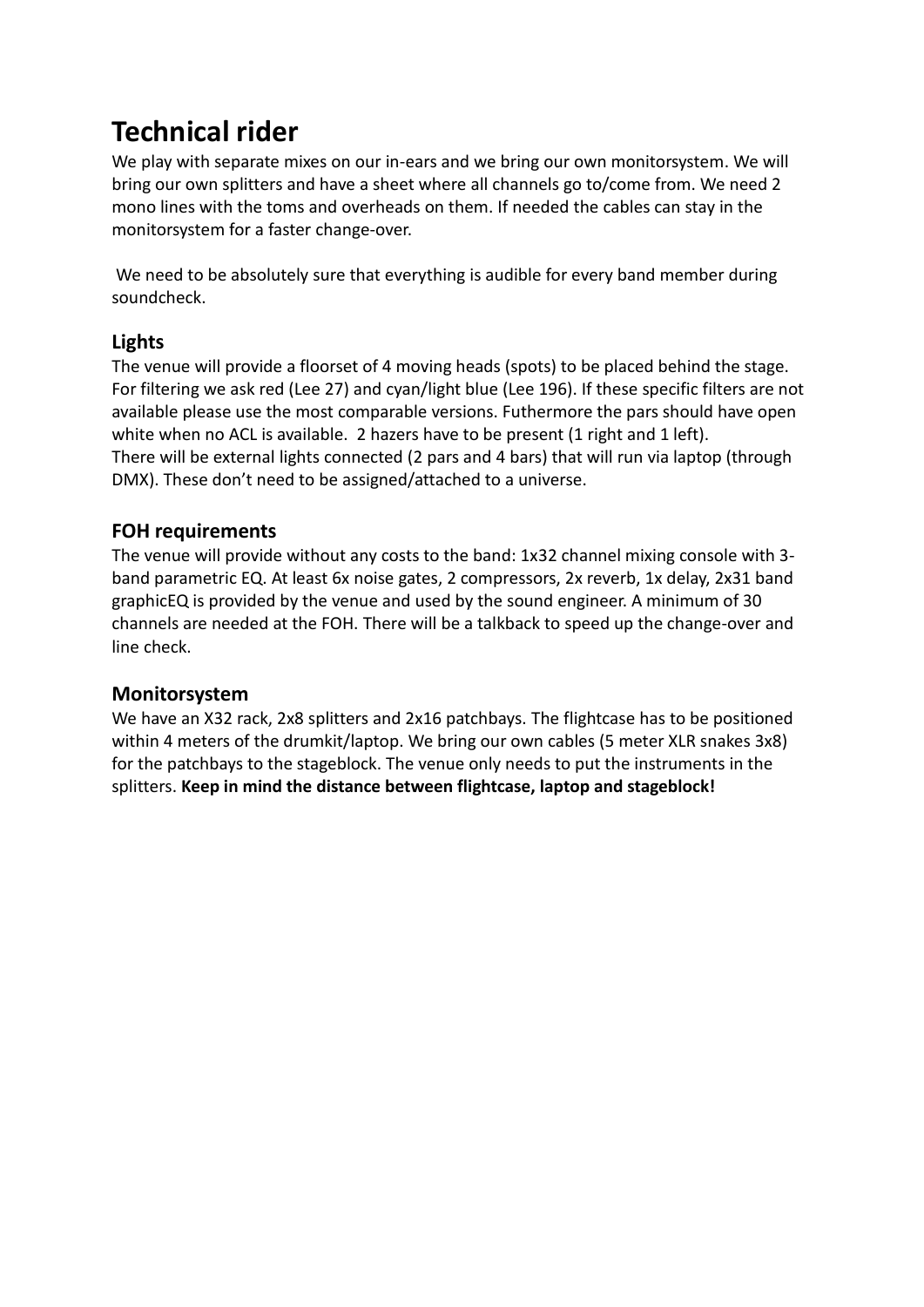| CH                      | <b>INSTRUMENT</b>              | <b>MIC</b>           | <b>FOH INSERT</b>          | <b>SPLIT FOR IN-EAR MONITOR</b> |
|-------------------------|--------------------------------|----------------------|----------------------------|---------------------------------|
| $\mathbf{1}$            | <b>KICK OUT</b>                | D6/ Beta52A          | <b>GATE, COMP</b>          | X                               |
| $\mathbf{2}$            | <b>SNARE TOP</b>               | <b>SM57</b>          | <b>COMP</b>                | X                               |
| 3                       | <b>SNARE Bottom (optional)</b> | <b>SM57</b>          |                            |                                 |
| 4                       | <b>HI HAT</b>                  | <b>Any Condenser</b> |                            | $\pmb{\mathsf{x}}$              |
| 5                       | TOM <sub>1</sub>               | E604                 | <b>GATE, COMP</b>          | (1 MONO LINE FOR 3 TOMS)        |
| 6                       | TOM <sub>2</sub>               | E604                 | <b>GATE, COMP</b>          | (1 MONO LINE FOR 3 TOMS)        |
| $\overline{\mathbf{z}}$ | TOM <sub>3</sub>               | E604                 | <b>GATE, COMP</b>          | (1 MONO LINE FOR 3 TOMS)        |
| 8                       | <b>FLOOR 1</b>                 | E604                 | <b>GATE, COMP</b>          | (1 MONO LINE FOR 2 FLOORTOMS)   |
| 9                       | <b>FLOOR 2</b>                 | E604                 | <b>GATE, COMP</b>          | (1 MONO LINE FOR 2 FLOORTOMS)   |
|                         | 10 OH L                        | <b>Any Condenser</b> |                            | $\pmb{\times}$                  |
|                         | <b>11 OHR</b>                  | <b>Any Condenser</b> |                            | X                               |
|                         | 12 BASS DI                     |                      |                            | $\pmb{\chi}$                    |
|                         | 13 ELEC GUITAR XLR             |                      |                            | $\pmb{\mathsf{x}}$              |
|                         | 14 ELEC GUITAR XLR             |                      |                            | X                               |
|                         | 15 VOCALS                      | <b>Shure SM58</b>    | <b>COMP, REVERB, DELAY</b> | $\pmb{\times}$                  |
|                         | 16 VOCALS                      | <b>Shure SM58</b>    | <b>COMP, REVERB, DELAY</b> | $\pmb{\mathsf{x}}$              |
|                         | 17 VOCALS                      | <b>Shure SM58</b>    | <b>COMP, REVERB, DELAY</b> | $\pmb{\mathsf{X}}$              |
|                         | 18 VOCALS SPARE                | <b>Shure SM58</b>    | COMP, REVERB, DELAY        | X                               |
|                         | 19 KEYS L                      |                      |                            | $\pmb{\mathsf{x}}$              |
|                         | 20 KEYS R                      |                      |                            | X                               |
|                         | 21 BACKING TRACK 2 PERC        |                      |                            |                                 |
|                         | 22 BACKING TRACK 3 L VOX       |                      |                            |                                 |
|                         | 23 BACKING TRACK 4 R VOX       |                      |                            |                                 |
|                         | 24 BACKING TRACK 5 L CHOIR     |                      |                            |                                 |
| 25                      | <b>BACKING TRACK 6 R CHOIR</b> |                      |                            |                                 |
|                         | 26 BACKING TRACK 7 L STRINGS   |                      |                            |                                 |
|                         | 27 BACKING TRACK 8 R STRINGS   |                      |                            |                                 |